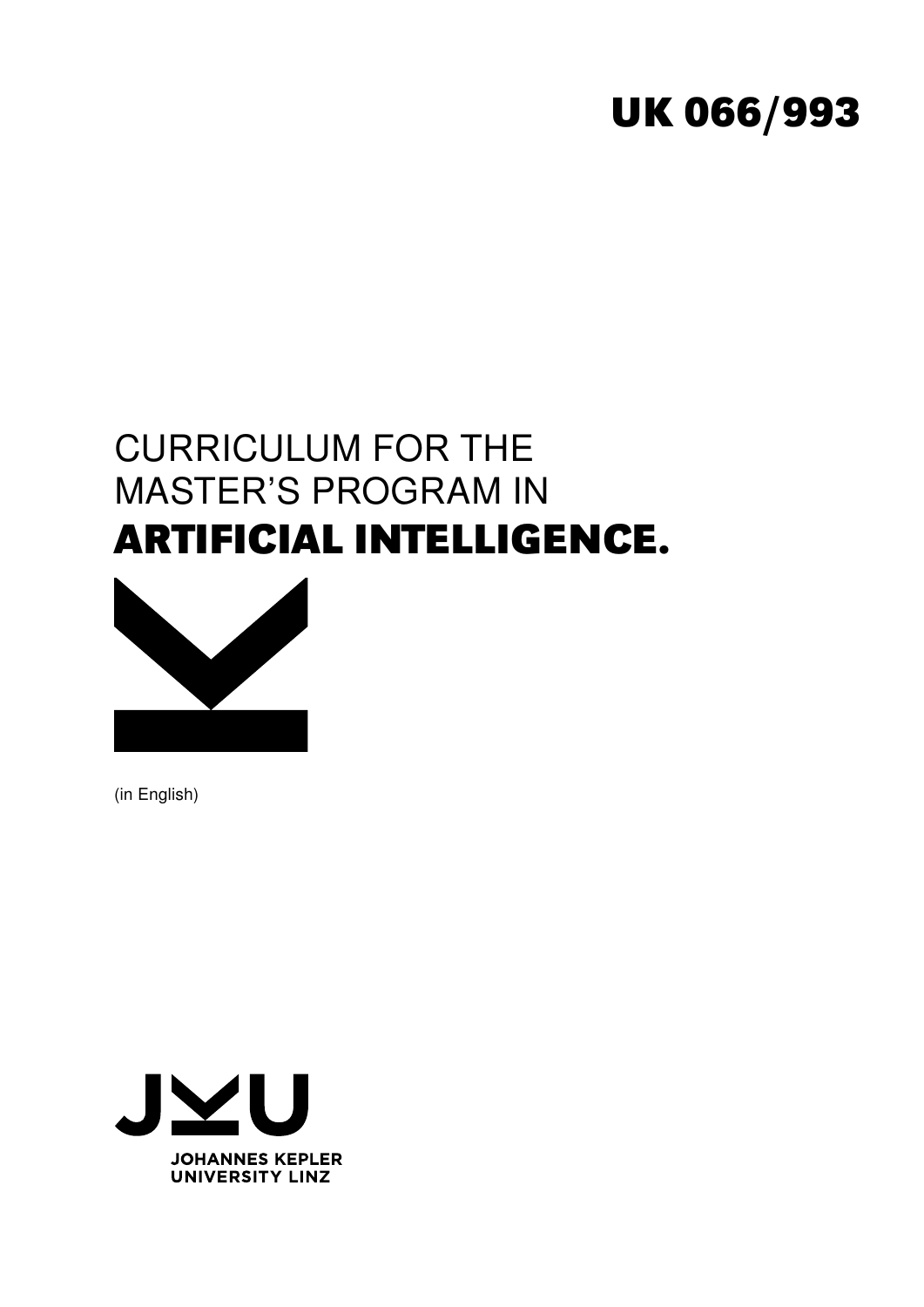## **Contents**

| § 10 Legal Validity enterpreteration of the contract of the contract of the contract of the contract of the contract of the contract of the contract of the contract of the contract of the contract of the contract of the co |  |
|--------------------------------------------------------------------------------------------------------------------------------------------------------------------------------------------------------------------------------|--|
|                                                                                                                                                                                                                                |  |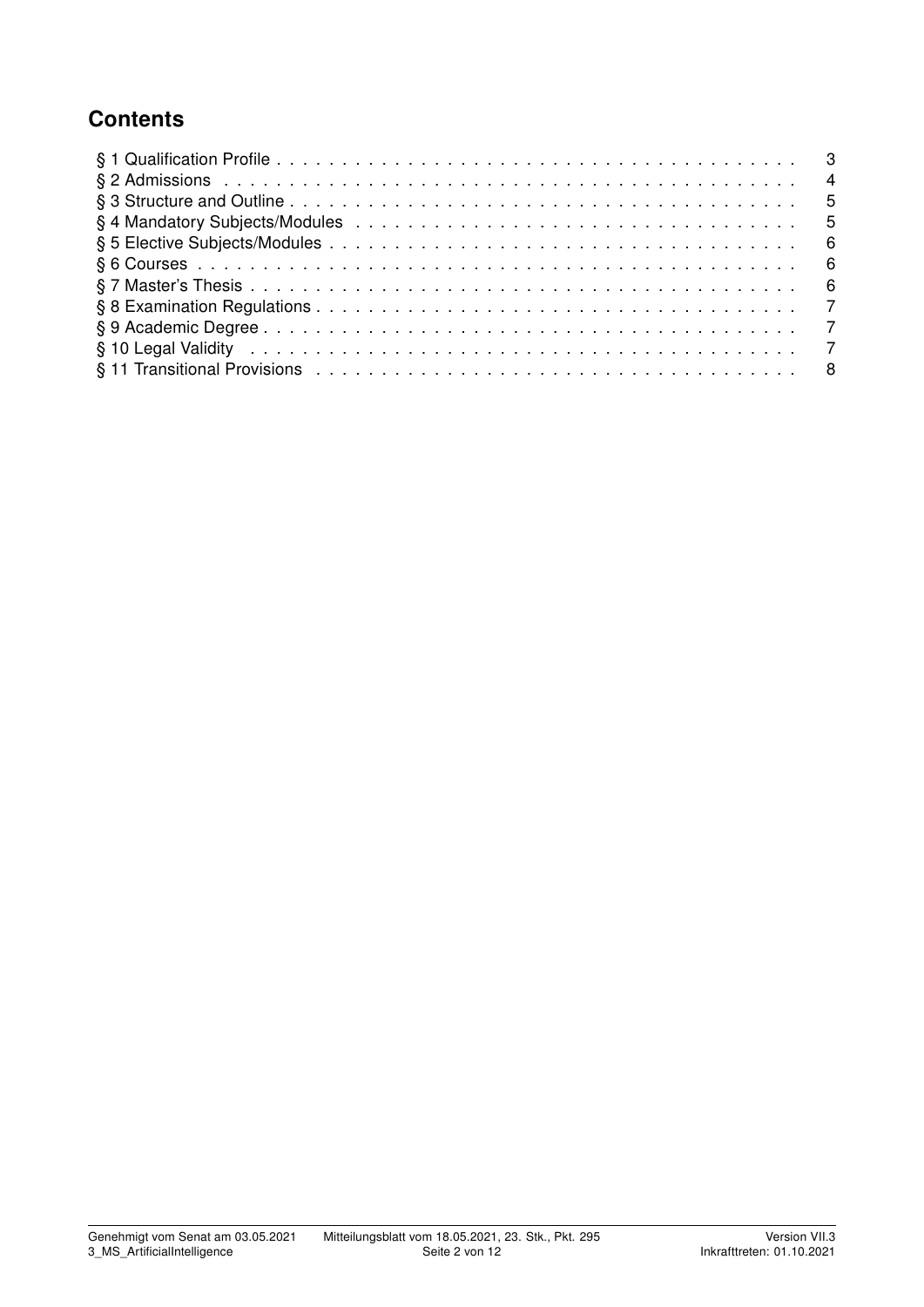# § 1 Qualification Profile

(1) Artificial Intelligence (AI) refers to the ability of machines to perform cognitive tasks commonly associated with human intelligence including perception, learning, reasoning, planning, speech and language, and taking actions. Conceived more than five decades ago with the vision of understanding and emulating human intelligence, AI has since evolved towards a broadly applicable engineering discipline in which algorithms and data are brought together in order to solve a variety of problems in pattern recognition, learning, and decision making. Currently, AI pervades commercial applications in an unprecedented manner and is fundamentally changing how businesses operate across virtually all sectors, including manufacturing, healthcare, education, information technology, finance, and transportation. Concerning the impact of AI on industry and economy, experts frequently state that "data is the new oil, while AI is the new electricity".

(2) The recent surge of AI can mainly be attributed to advances in machine learning, in particular deep learning, where algorithms learn from examples and experience rather than relying on predefined rules. Artificial deep neural networks trained by modern learning algorithms on massive datasets can achieve outstanding and sometimes super-human performance in various fields such as computer vision, speech recognition, and medical applications. Modern developments in AI have created the current vision of a general artificial intelligence, a machine that could successfully perform any cognitive task by virtue of its sensory perception, previous experience, learned skills, and world knowledge. Such a general AI would affect every application area since it could be deployed as an intelligent and highly skilled raw model for learning or deducing specialized solutions for any problem.

(3) AI is, by its nature, an interdisciplinary subject drawing upon computer science, mathematics, robotics, psychology, linguistics, philosophy, and many other fields. The Master program in Artificial Intelligence at Johannes Kepler University (JKU) Linz offers a thorough and methodical education in modern developments in the field of AI, in particular in deep learning. In addition, the students will acquire practical training, learn about the connections of AI to the legal system as well as its sociological implications, and acquire in-depth knowledge in their chosen elective track, where they will be capable of solving complex problems using scientific methods.

(4) Students of the Master program choose one out of four possible elective tracks. These are "AI and Mechatronics – Robotics and Autonomous Systems", "AI and Mechatronics – Embedded Intelligence and Signal Processing", "Reasoning and Knowledge Representation", and "AI and Life Sciences".

- 1. "AI and Mechatronics Robotics and Autonomous Systems": In this elective track, students learn to apply AI techniques to robotics and autonomous systems. Robotics deals with the construction and operation of robots as well as computer systems for their control, sensory feedback, and information processing. Autonomous systems include self-driving cars, autonomous drones, and production systems that work independent of human control. Robots and other autonomous machines are steered by control techniques such as adaptive optimal control known as reinforcement learning in the field of AI. AI methods concerning the perception and model-building of the environment, planning, and self-localization are crucial for robotics and autonomous systems. These techniques can be complemented by learning a model from data in contrast to classical techniques in mechatronics.
- 2. "AI and Mechatronics Embedded Intelligence and Signal Processing": In this elective track, students learn skills and tools to embed AI into sensors and devices in order to make machines, production lines, and even factories more intelligent. AI techniques analyzing the data from these sensors and devices can optimize maintenance, logistics, scheduling, marketing, and many other processes. An important aspect is signal processing which analyzes the data coming from sensors and embedded devices that monitor the environment, such as cameras, radar, lidar, ultra sound, and chemical detectors.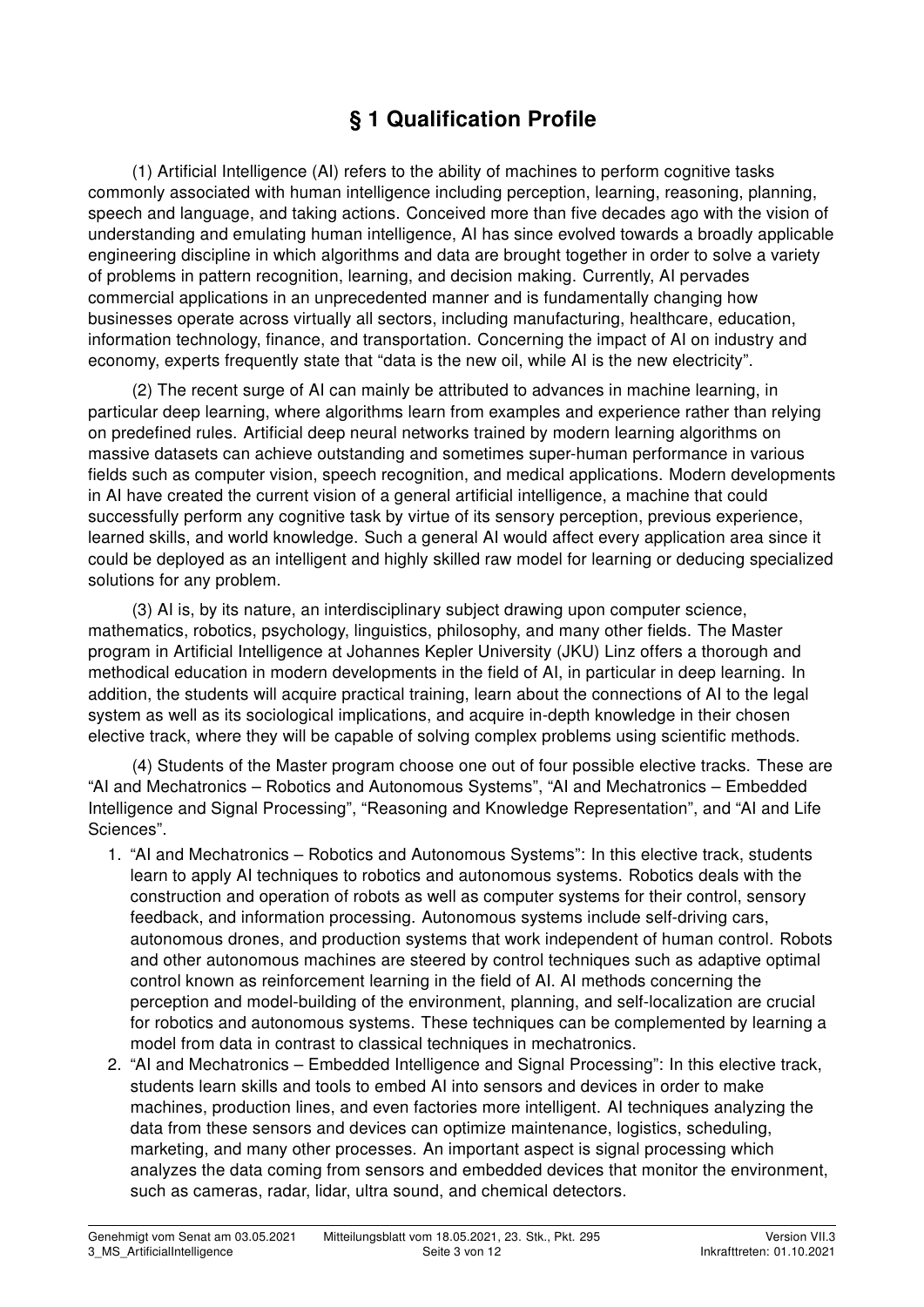- 3. "Reasoning and Knowledge Representation": Classical methods in AI rely on symbolic reasoning based on logic and mathematics. The focus of this elective track is on such deductive reasoning, including model checking and theorem proving. These techniques are also essential for software and hardware verification. Together with computer algebra they provide advanced tools to develop and reason about machine learning in a formal way.
- 4. "AI and Life Sciences": In this elective track, the students learn to apply AI techniques in medicine, biology, biotechnology, genomics, genetics, and other life science fields. In structural bioinformatics, AI methods like deep neural networks predict the structure and function of proteins. In drug design, AI techniques identify side effects of drug candidates. In medicine and health care, AI methods allow analyzing medical images, predicting the prevalence of diseases in certain regions, optimizing processes in hospitals, improving diagnosis, supporting treatment, and monitoring patients.

(5) All four elective tracks make use of existing academic excellence and infrastructure at JKU. The two elective tracks in mechatronics are tailored to the strong local industrial environment in manufacturing systems engineering, plant construction, and general engineering. Students will acquire skills to embed AI technologies into robots, autonomous systems, machinery, and equipment and to extract and analyze data from such devices.

(6) This Master program prepares its graduates both for subsequent PhD studies and for the immediate entry into the job market, where graduates will be able to develop AI solutions in many different sectors of industry and economy.

## § 2 Admissions

(1) In accordance with § 54 para. 1 UG the Master's program in Artificial Intelligence belongs to the category of engineering degrees and is taught in English.

(2) The Master's program in Artificial Intelligence is based on the Bachelor's program in Artificial Intelligence at JKU. Graduates of this Bachelor's program are admitted to the Master's program without any restrictions.

(3) Graduates of Artificial Intelligence or related programs at Universities, Universities of Applied Sciences, and other recognized national or international post-secondary educational institutions can be admitted to the Master's program in Artificial Intelligence if their degree programs are equivalent to the Bachelor's program in Artificial Intelligence at JKU. Differences between programs can be compensated by replacing one or more courses from the subject Area of Specialization with courses specified in the notification of admission.

(4) In addition, graduates of the JKU Bachelor's programs in "Informatik", "Technische Mathematik", "Technische Physik", "Mechatronik", "Elektronik und Informationstechnik", "NaWi-Tec", "Statistik", "Wirtschaftsinformatik", and "Bioinformatics" are admitted to the Masters's program in Artificial Intelligence if they have completed the following courses at JKU (9 ECTS): "Machine Learning: Supervised Techniques" (VL, 3 ECTS), "Machine Learning: Unsupervised Techniques" (VL, 3 ECTS), and either "Statistics for AI" (VL, 3 ECTS) or "Statistik" (VO, 3 ECTS) or "Basic Methods of Data Analysis" (KV, 3 ECTS). If graduates of these studies have not completed these courses yet, they are nonetheless admitted to enroll to the Master's program but, as a condition, have to complete these courses within the Master's program. The corresponding acquired ECTS points can be used for the subject Area of Specialization or the Free Electives.

(5) Graduates of Bachelor's programs or related programs at Universities, Universities of Applied Sciences, and other recognized national or international post-secondary educational institutions can be admitted to the Master's program in Artificial Intelligence if their degree programs are equivalent to one of the Bachelor's programs at JKU listed in para. 4 under the same admission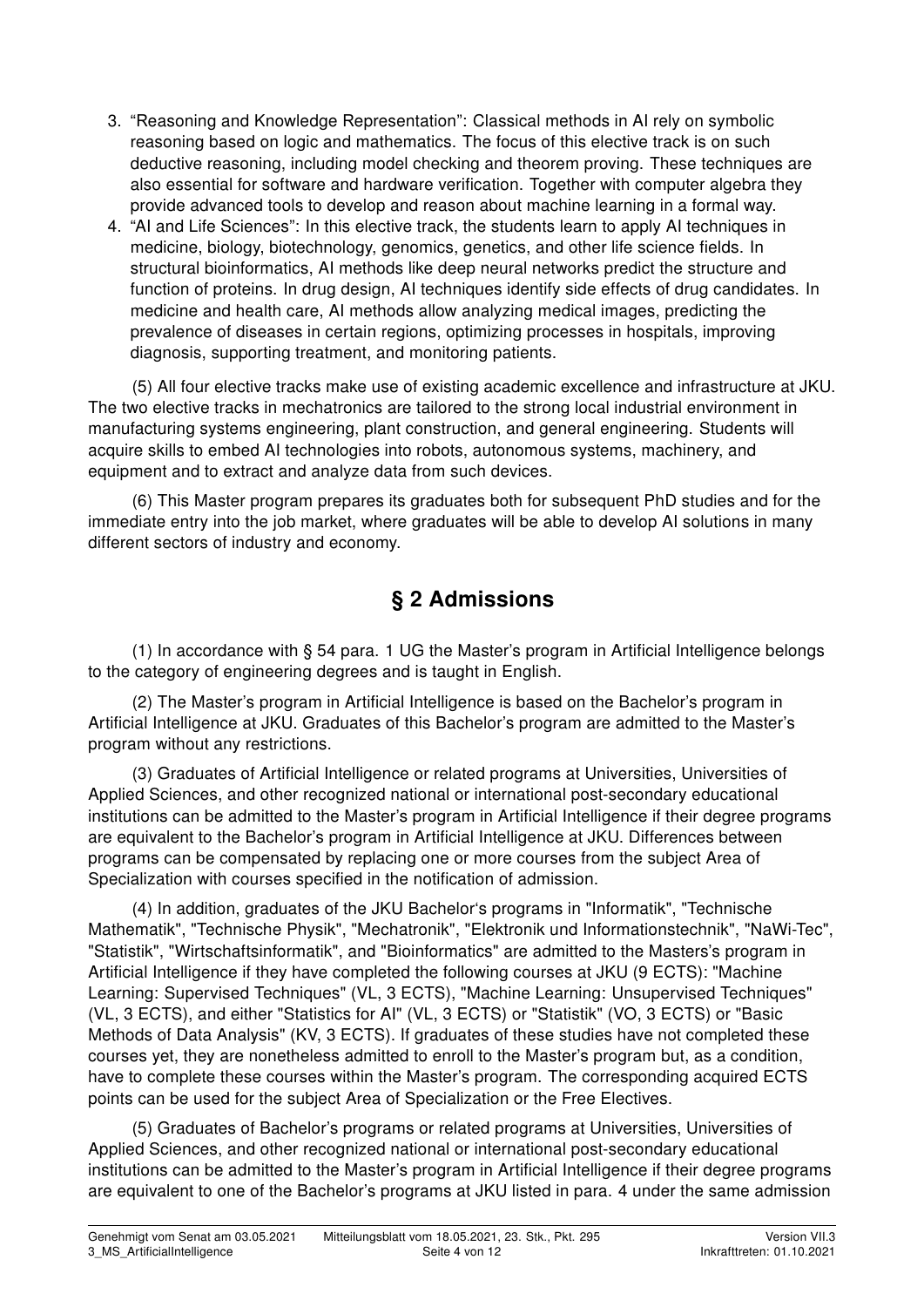condition as in para. 4. Differences between programs can be compensated by replacing one or more courses from the subject Area of Specialization with courses specified in the notification of admission.

(6) Graduates of programs that are not equivalent according to para. 3 or 5 can be granted admission on the condition to complete additional courses with up to 40 ECTS points during their Master's study.

(7) Graduates of a Diploma program with a longer duration than a Bachelor's program can obtain recognition for examinations of the Master's program (see § 78 UG) to the extent by which the Diploma program (excluding the diploma thesis) exceeds the Bachelor's program.

## § 3 Structure and Outline

(1) The Master's program in Artificial Intelligence covers 4 semesters and consists of 120 ECTS points, which are distributed among the following subjects:

| <b>Subjects</b>                                 | <b>ECTS</b>        |
|-------------------------------------------------|--------------------|
| <b>Mandatory Subjects</b>                       | 66/64.75/64.5/73.5 |
| <b>Elective Tracks</b>                          | 16.5/17.75/18/9    |
| Master's Thesis (incl. Master's Thesis Seminar) | -24                |
| <b>Master's Examination</b>                     | 1.5                |
| <b>Free Electives</b>                           | 12                 |
| Total                                           | 120                |

(2) For Free Electives students have to pass examinations corresponding to 12 ECTS points, which can be chosen from any recognized national or international post-secondary educational institution. The Free Electives shall provide additional skills beyond Artificial Intelligence and can be taken anytime during the Master's study.

(3) This program is, with certain restrictions, suitable for students with professional duties or supervision obligations. Most lectures and combined courses are also offered in digital form (streaming). In general, there is no obligation to attend lectures, although attendance is recommended. In combined courses, exercises, seminars, and practical works, attendance is sometimes mandatory. For exams, it cannot be guaranteed that they will be offered in digital form or at the end of the day. Working students must expect an extended period of study.

- (4) Courses are usually offered only once per year.
- (5) The four recommended courses of studies are shown in the annex.

## § 4 Mandatory Subjects/Modules

The following subjects have to be completed successfully:

| Code      | <b>Name</b>                     | <b>ECTS</b>    |
|-----------|---------------------------------|----------------|
| 993MLPE19 | Machine Learning and Perception | 34.5           |
| 993SEPT19 | Seminar and Practical Training  | 10.5           |
| 993AISO19 | AI and Society                  | 10.5           |
| 993ARSP21 | Area of Specialization          | 10.5/9.25/9/18 |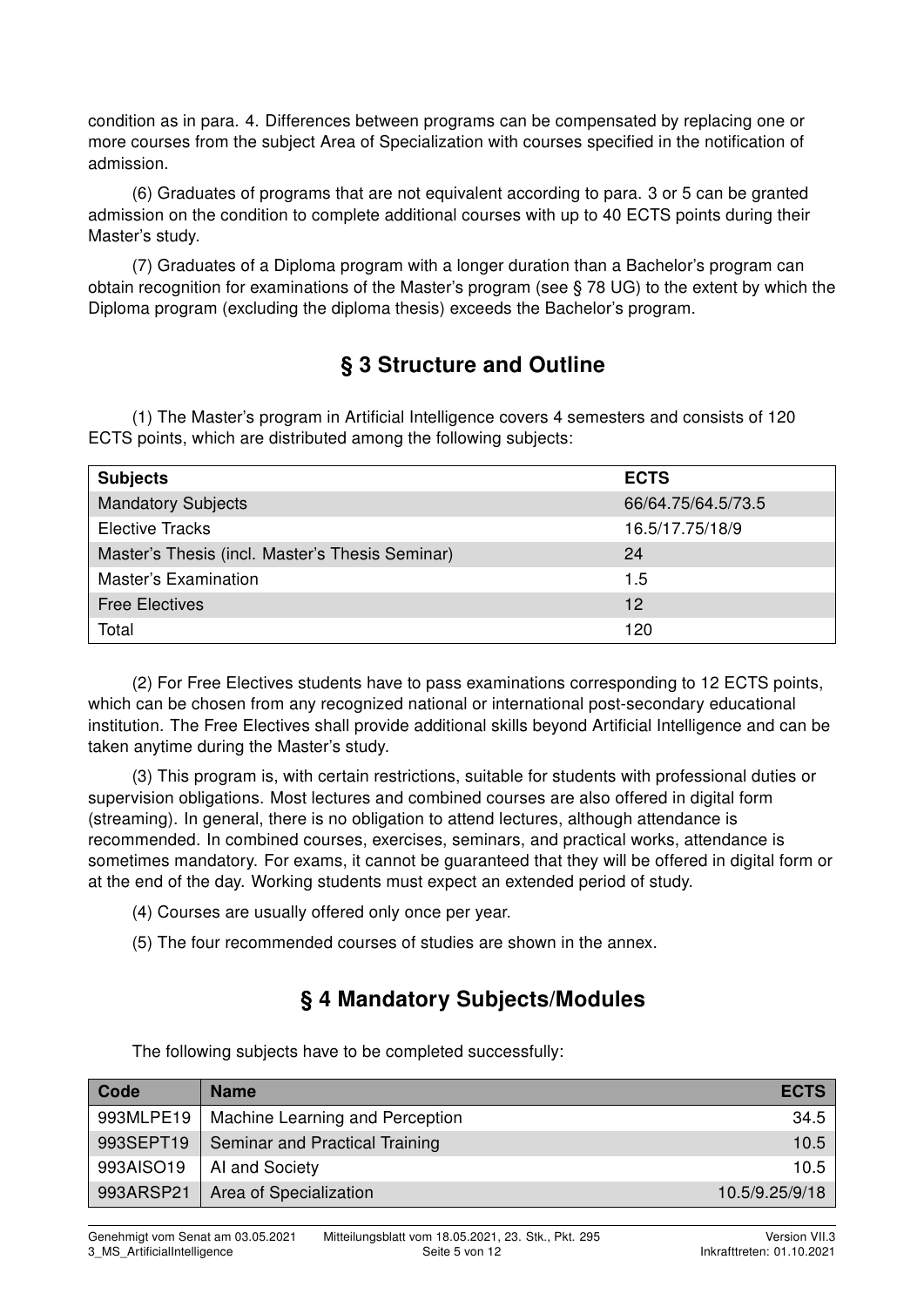### § 5 Elective Subjects/Modules

Students have to choose one out of these four elective tracks:

| Code      | <b>Name</b>                                                       | <b>ECTS</b> |
|-----------|-------------------------------------------------------------------|-------------|
| 993TAMR19 | AI and Mechatronics - Robotics and Autonomous Systems             | 16.5        |
| 993TAME19 | AI and Mechatronics – Embedded Intelligence and Signal Processing | 17.75       |
| 993TARK19 | Reasoning and Knowledge Representation                            | 18          |
| 993TALS21 | AI and Life Sciences                                              | 9           |

#### § 6 Courses

(1) The names and the types of all courses of the mandatory subjects and the elective tracks as well as their ECTS points, their duration in hours per week, their codes, their registration requirements, and their admission procedures (in case of limited availability of places) are described in the study handbook of JKU (studienhandbuch.jku.at).

(2) The possible types of courses as well as the examination regulations are described in §§ 13 and 14 of the JKU statute (Section "Studienrecht").

(3) Courses of mandatory subjects and of the elective tracks that have already been used for the admission-granting Bachelor degree can be substituted by courses from the subject Area of Specialization with at least the same amount of ECTS points. Each such substituting course from the subject Area of Specialization then belongs to the mandatory subject or elective track of the replaced course.

### § 7 Master's Thesis

(1) Students of the Master's program in Artificial Intelligence must write a Master's thesis according to § 81 UG and § 36 of the JKU statute (Section "Studienrecht").

(2) The Master's thesis is a written scientific document corresponding to an effort of 21 ECTS points.

(3) The Master's thesis serves as a proof that graduates are able to perform scientific work autonomously and systematically. The topic of the thesis must be taken from the mandatory subjects or elective tracks and must permit completion within 6 months.

(4) The Curricular Committee for Artificial Intelligence may specify guidelines for the formal structure of a Master's thesis.

(5) In addition to the Master's thesis, students must pass the "Master's Thesis Seminar in AI" with 3 ECTS points.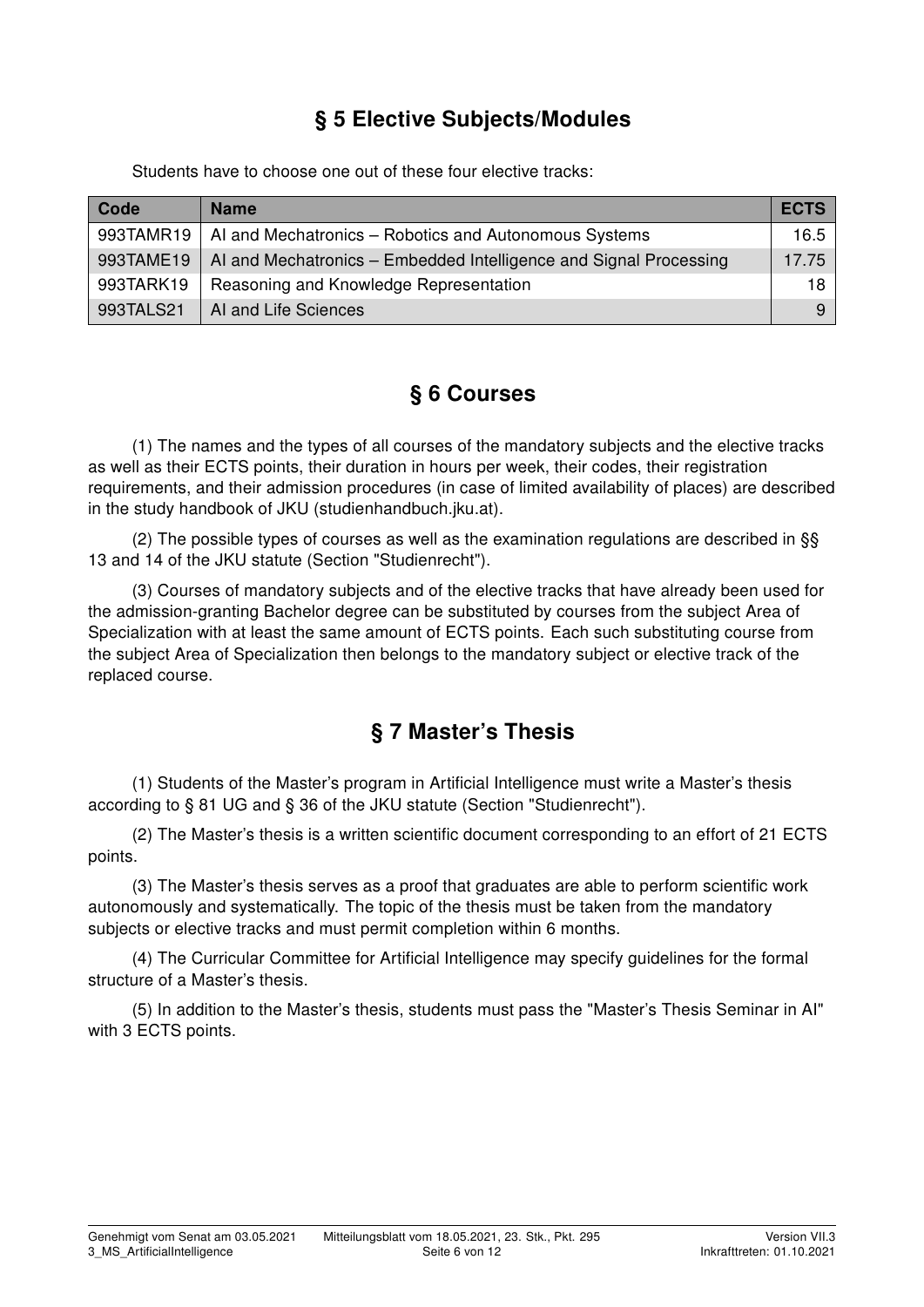## § 8 Examination Regulations

(1) The regulations for subject examinations and course examinations are described in the study handbook of JKU.

(2) The Master's program in Artificial Intelligence is concluded by a Master's examination.

(3) The Master's examination consists of two parts: The first part is the successful completion of the mandatory subjects and the elective track according to §§ 4 and 5.

(4) The second part of the Master's examination is a comprehensive oral exam (worth 1.5 ECTS points) conducted by an examination committee. Prior to being admitted to the Master's examination, students must complete the first part of the Master's examination, the Master's thesis, the Master's thesis seminar in AI, and the free electives.

(5) The second part of the Master's examination starts with a presentation and defense of the Master's thesis, followed by an oral exam that covers content of the mandatory subjects and the chosen elective track. If courses are replaced by compensation courses as a result of the admission process (§ 2), the examination topics include the contents of the compensation courses.

(6) The examination committee consists of three members and is formed by the Vice Rector of Academic Affairs. The candidate may submit a proposal for the committee members. In general, the advisor of the Master's thesis is a member of the examination committee. The head of the committee suggests the assessment of the presentation and the defense of the thesis. The other two examiners suggest the assessment of the examinations in the mandatory subjects and the elective track, respectively.

#### § 9 Academic Degree

(1) Graduates of the Master's program in Artificial Intelligence are awarded the academic degree "Master of Science", abbreviated "MSc" or "MSc (JKU)".

(2) The certificate about the academic degree is issued in English and in German.

### § 10 Legal Validity

(1) This curriculum comes into effect on October 1st, 2019.

(2) § 2 para. 6, § 11, annex 1, annex 2, annex 3 and annex 4 as published in the official newsletter of the Johannes Kepler University Linz on June 30<sup>th</sup>, 2020, 30<sup>th</sup> piece, item 351 will take effect on October 1<sup>st</sup>, 2020.

 $(3)$  § 3 para. 1, 3, 4 and 5, §§ 4, 5 and 11 and annex 1, 2, 3 and 4 as published in the official newsletter of the Johannes Kepler University Linz on May 18<sup>th</sup>, 2021, 23<sup>rd</sup> piece, item 295 will take effect on October 1<sup>st</sup>, 2021.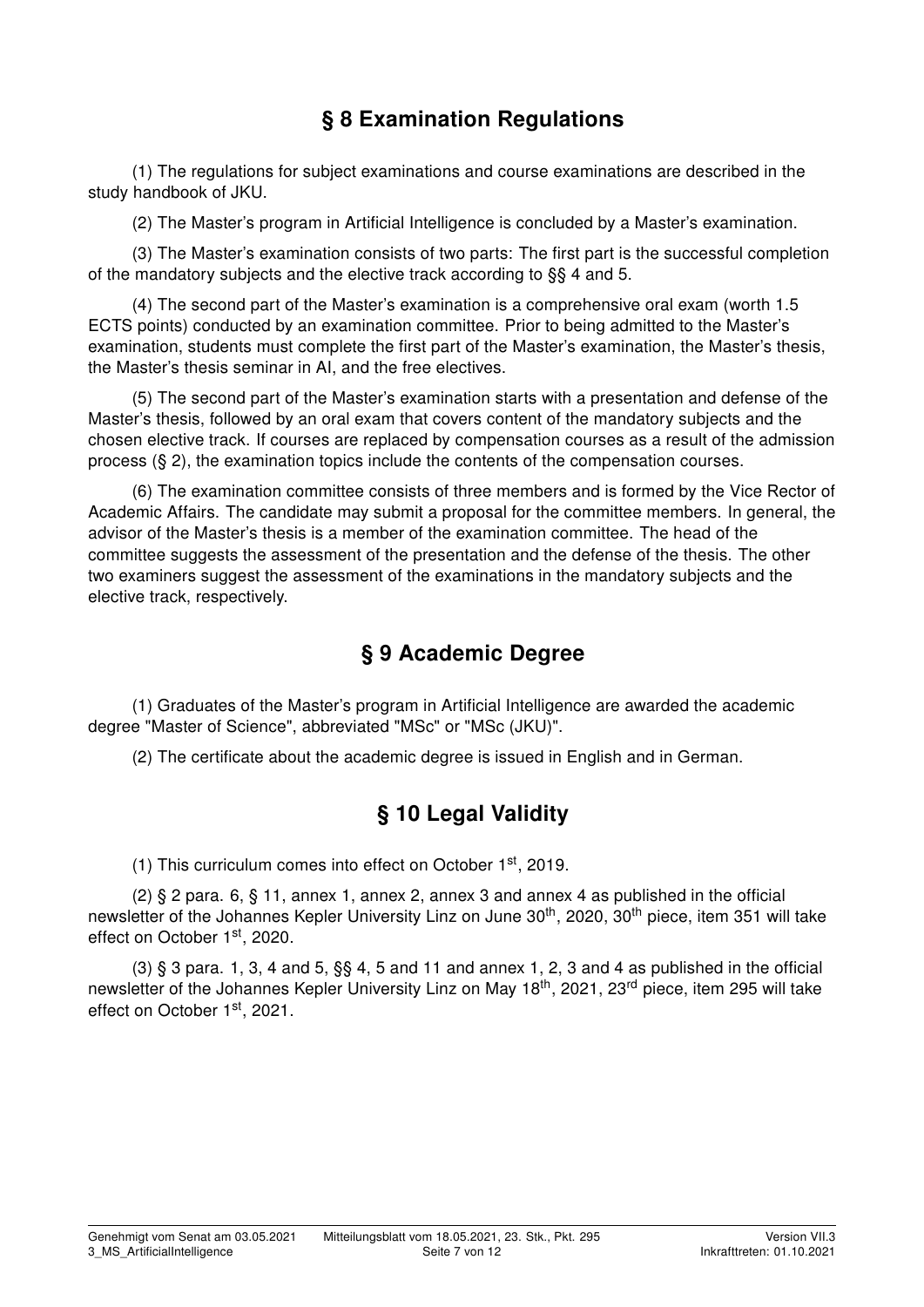# § 11 Transitional Provisions

(1) For students who have passed examinations within the curriculum of the Master's program in Artificial Intelligence in a previous version, the equivalences listed in the study handbook of JKU apply.

(2) In addition to the equivalences given in the study handbook of JKU, following equivalences are effective:

Table A: Equivalence of subject packages

| Package of subjects in the Master's           | equivalent package of subjects in the       |  |  |  |  |
|-----------------------------------------------|---------------------------------------------|--|--|--|--|
| program in Artificial Intelligence version of | Master's program in Artificial Intelligence |  |  |  |  |
| 2019                                          | version of 2021                             |  |  |  |  |
| 993TALS19: AI and Life Sciences (15 ECTS) +   | 93TALS21: AI and Life Sciences (9 ECTS) +   |  |  |  |  |
| 993ARSP19: Area of Specialization (12 ECTS)   | 993ARSP21: Area of Specialization (18 ECTS) |  |  |  |  |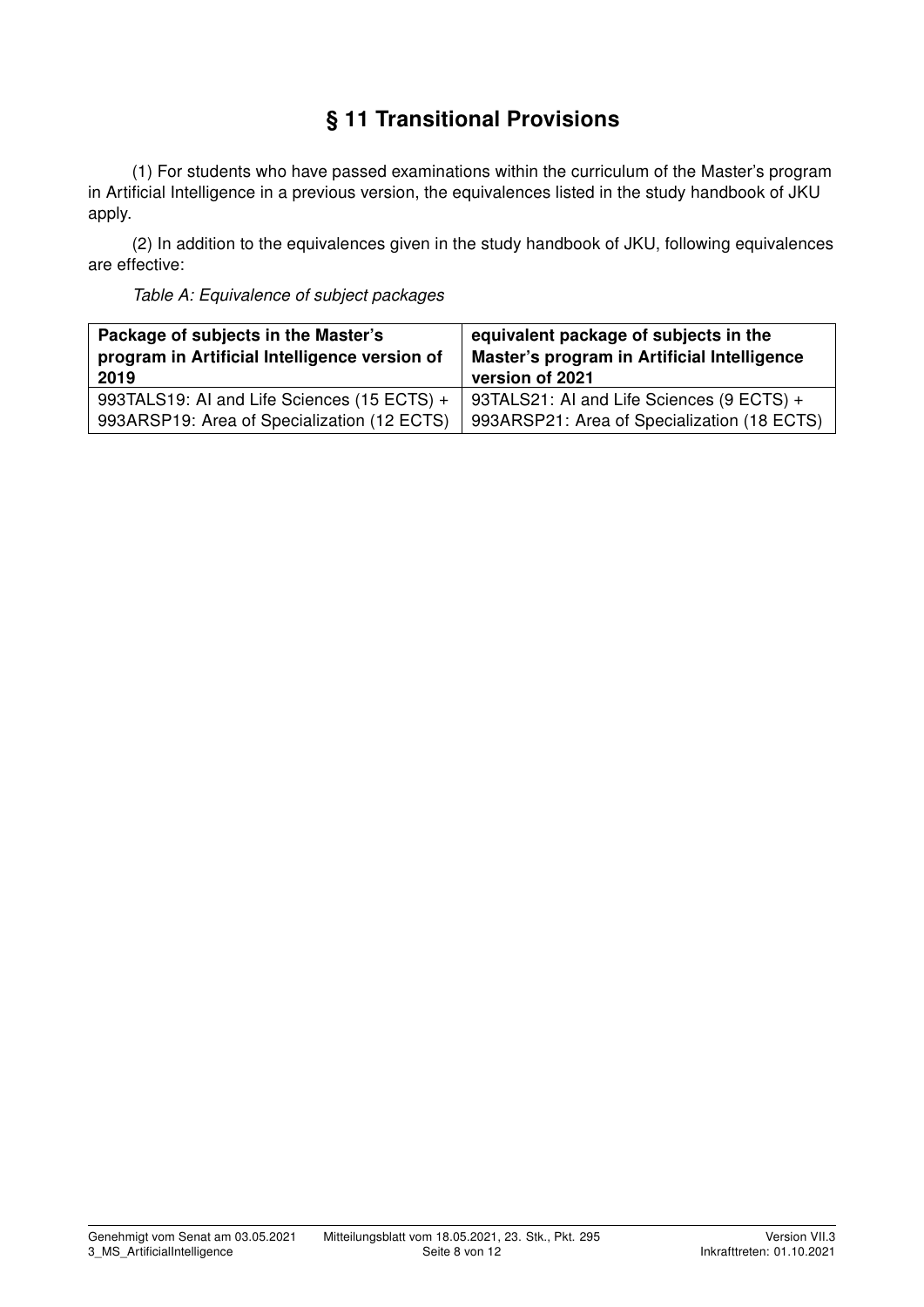#### **Annex 1: Global map of study subjects** - **Master's Program "Artificial Intelligence" (2021)**

#### **Elective Track: AI and Mechatronics** - **Robotics and Autonomous Systems**

| 1 <sup>st</sup> Semester (WS)                      |      | 2 <sup>nd</sup> Semester (SS)                                                        |      | 3 <sup>rd</sup> Semester (WS)                      |      | 4 <sup>th</sup> Semester (SS)                                 |             |            |
|----------------------------------------------------|------|--------------------------------------------------------------------------------------|------|----------------------------------------------------|------|---------------------------------------------------------------|-------------|------------|
| Subject/Course                                     |      | <b>ECTS Subject/Course</b>                                                           |      | <b>ECTS Subject/Course</b>                         |      | <b>ECTS Subject/Course</b>                                    | <b>ECTS</b> |            |
| <b>Machine Learning and Perception</b>             | 13.5 | <b>Machine Learning and Perception</b>                                               | 13.5 | <b>Machine Learning and Perception</b>             | 7.5  |                                                               |             | 34.5       |
| Computer Vision (3 VL)<br>Computer Vision (1.5 UE) |      | Deep Learning and Neural Nets II (3 VL)<br>Deep Learning and Neural Nets II (1.5 UE) |      | Explainable AI (1.5 VL)<br>Explainable AI (1.5 UE) |      |                                                               |             |            |
| Deep Learning and Neural Nets I (3 VL)             |      | Deep Reinforcement Learning (3 VL)                                                   |      | Probabilistic Models (3 VL)                        |      |                                                               |             |            |
| Deep Learning and Neural Nets I (1.5 UE)           |      | Deep Reinforcement Learning (1.5 UE)                                                 |      | Probabilistic Models (1.5 UE)                      |      |                                                               |             |            |
| LSTM and Recurrent Neural Nets (3 VL)              |      | Theoretical Concepts of Machine Learning                                             |      |                                                    |      |                                                               |             |            |
| LSTM and Recurrent Neural Nets (1.5 UE)            |      | (3 <b>VL</b> )                                                                       |      |                                                    |      |                                                               |             |            |
|                                                    |      | Theoretical Concepts of Machine Learning                                             |      |                                                    |      |                                                               |             |            |
|                                                    |      | $(1.5 \, \text{UE})$                                                                 |      |                                                    |      |                                                               |             |            |
| <b>AI and Society</b>                              | 4.5  | <b>AI and Society</b>                                                                | 4.5  | <b>AI and Society</b>                              | 1.5  |                                                               |             | 10.5       |
| AI and Law I (3 VL)                                |      | AI and Law II (1.5 VL)                                                               |      | Communicating AI (1.5 KV)                          |      |                                                               |             |            |
| Artificial Intelligence in Society (1.5 KV)        |      | Robopsychology (3 KV)                                                                |      |                                                    |      |                                                               |             |            |
|                                                    |      |                                                                                      |      | <b>Seminar and Practical Training</b>              | 10.5 |                                                               |             | 10.5       |
|                                                    |      |                                                                                      |      | Seminar in AI (Master) (3 SE)                      |      |                                                               |             |            |
|                                                    |      |                                                                                      |      | Practical Work in AI (Master) (7.5 PR)             |      |                                                               |             |            |
| Elective Track: AI and Mechatronics -              | 7.5  | Elective Track: AI and Mechatronics -                                                | 9.0  |                                                    |      |                                                               |             | 16.5       |
| <b>Robotics and Autonomous Systems</b>             |      | <b>Robotics and Autonomous Systems</b>                                               |      |                                                    |      |                                                               |             |            |
| Control Systems (3 VL)                             |      | Introduction to Autonomous Systems                                                   |      |                                                    |      |                                                               |             |            |
| Control Systems (1.5 UE)                           |      | (3 <b>VL</b> )                                                                       |      |                                                    |      |                                                               |             |            |
| Production Automation Systems (3 VL)               |      | Introduction to Autonomous Systems                                                   |      |                                                    |      |                                                               |             |            |
|                                                    |      | $(1.5 \, \text{UE})$                                                                 |      |                                                    |      |                                                               |             |            |
|                                                    |      | Introduction to Robotic Systems (3 VL)                                               |      |                                                    |      |                                                               |             |            |
|                                                    |      | Introduction to Robotic Systems (1.5 UE)                                             |      |                                                    |      |                                                               |             |            |
| <b>Area of Specialization</b>                      | 1.5  | <b>Area of Specialization</b>                                                        | 1.5  | <b>Area of Specialization</b>                      | 7.5  |                                                               |             | 10.5       |
| <b>Free Electives</b>                              | 3.0  | <b>Free Electives</b>                                                                | 1.5  | <b>Free Electives</b>                              | 3.0  | <b>Free Electives</b>                                         | 4.5         | 12.0       |
|                                                    |      |                                                                                      |      |                                                    |      | <b>Master's Thesis Seminar</b><br><b>Master's Examination</b> | 3.0<br>1.5  | 3.0<br>1.5 |
|                                                    |      |                                                                                      |      |                                                    |      | <b>Master's Thesis</b>                                        | 21.0        | 21.0       |
|                                                    |      |                                                                                      |      |                                                    |      |                                                               |             |            |

**30.0**

**0 30.0 30.0 30.0 30.0 30.0 30.0 30.0**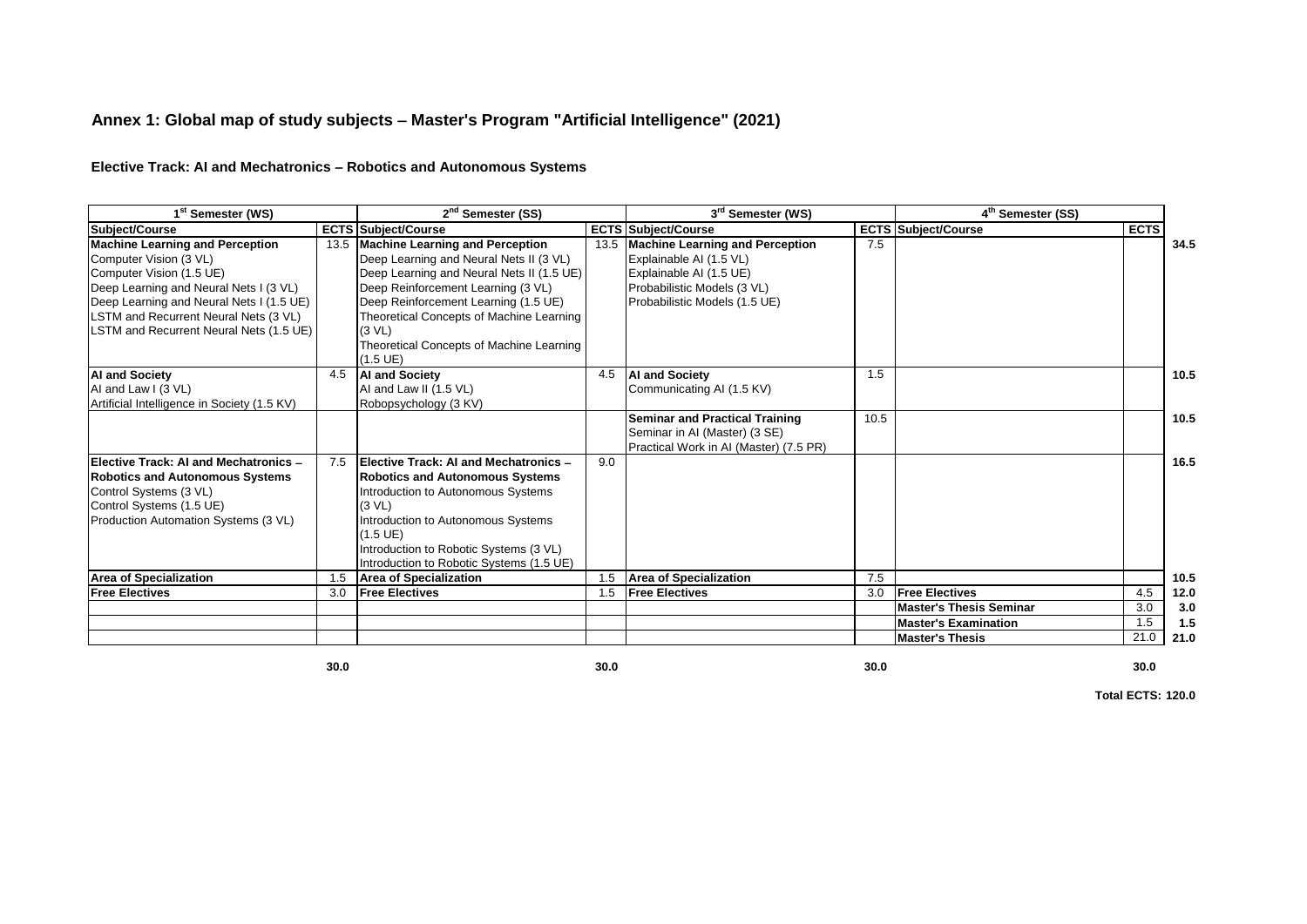#### **Annex 2: Global map of study subjects** - **Master's Program "Artificial Intelligence" (2021)**

#### **Elective Track: AI and Mechatronics** - **Embedded Intelligence and Signal Processing**

| 1 <sup>st</sup> Semester (WS)               |      | 2 <sup>nd</sup> Semester (SS)             |      | 3rd Semester (WS)                       |      | $4th$ Semester (SS)            |             |       |
|---------------------------------------------|------|-------------------------------------------|------|-----------------------------------------|------|--------------------------------|-------------|-------|
| Subject/Course                              |      | <b>ECTS Subject/Course</b>                |      | <b>ECTS Subject/Course</b>              |      | <b>ECTS Subject/Course</b>     | <b>ECTS</b> |       |
| <b>Machine Learning and Perception</b>      |      | 13.5 Machine Learning and Perception      | 13.5 | <b>Machine Learning and Perception</b>  | 7.5  |                                |             | 34.5  |
| Computer Vision (3 VL)                      |      | Deep Learning and Neural Nets II (3 VL)   |      | Explainable AI (1.5 VL)                 |      |                                |             |       |
| Computer Vision (1.5 UE)                    |      | Deep Learning and Neural Nets II (1.5 UE) |      | Explainable AI (1.5 UE)                 |      |                                |             |       |
| Deep Learning and Neural Nets I (3 VL)      |      | Deep Reinforcement Learning (3 VL)        |      | Probabilistic Models (3 VL)             |      |                                |             |       |
| Deep Learning and Neural Nets I (1.5 UE)    |      | Deep Reinforcement Learning (1.5 UE)      |      | Probabilistic Models (1.5 UE)           |      |                                |             |       |
| LSTM and Recurrent Neural Nets (3 VL)       |      | Theoretical Concepts of Machine Learning  |      |                                         |      |                                |             |       |
| LSTM and Recurrent Neural Nets (1.5 UE)     |      | (3 <b>VL</b> )                            |      |                                         |      |                                |             |       |
|                                             |      | Theoretical Concepts of Machine Learning  |      |                                         |      |                                |             |       |
|                                             |      | $(1.5 \, \text{UE})$                      |      |                                         |      |                                |             |       |
| <b>AI and Society</b>                       | 4.5  | <b>AI and Society</b>                     | 4.5  | <b>AI and Society</b>                   | 1.5  |                                |             | 10.5  |
| AI and Law I (3 VL)                         |      | AI and Law II (1.5 VL)                    |      | Communicating AI (1.5 KV)               |      |                                |             |       |
| Artificial Intelligence in Society (1.5 KV) |      | Robopsychology (3 KV)                     |      |                                         |      |                                |             |       |
|                                             |      |                                           |      | <b>Seminar and Practical Training</b>   | 10.5 |                                |             | 10.5  |
|                                             |      |                                           |      | Seminar in AI (Master) (3 SE)           |      |                                |             |       |
|                                             |      |                                           |      | Practical Work in AI (Master) (7.5 PR)  |      |                                |             |       |
| Elective Track: AI and Mechatronics -       | 8.75 |                                           |      | Elective Track: AI and Mechatronics -   | 9.0  |                                |             | 17.75 |
| <b>Embedded Intelligence and Signal</b>     |      |                                           |      | <b>Embedded Intelligence and Signal</b> |      |                                |             |       |
| Processing                                  |      |                                           |      | Processing                              |      |                                |             |       |
| Optimale und Adaptive                       |      |                                           |      | Pervasive Computing: Design and         |      |                                |             |       |
| Signalverarbeitungssysteme (3 VL)           |      |                                           |      | Development (3 VL)                      |      |                                |             |       |
| Optimale und Adaptive                       |      |                                           |      | Pervasive Computing: Design and         |      |                                |             |       |
| Signalverarbeitungssysteme (1.5 UE)         |      |                                           |      | Development (1.5 UE)                    |      |                                |             |       |
| Radarsignalverarbeitung (3 VL)              |      |                                           |      | Pervasive Computing: Systems and        |      |                                |             |       |
| Radarsignalverarbeitung (1.25 UE)           |      |                                           |      | Environments (3 VL)                     |      |                                |             |       |
|                                             |      |                                           |      | Pervasive Computing: Systems and        |      |                                |             |       |
|                                             |      |                                           |      | Environments (1.5 UE)                   |      |                                |             |       |
| <b>Area of Specialization</b>               | 1.75 | <b>Area of Specialization</b>             | 7.5  |                                         |      |                                |             | 9.25  |
| <b>Free Electives</b>                       | 1.5  | <b>Free Electives</b>                     | 4.5  | <b>Free Electives</b>                   | 1.5  | <b>Free Electives</b>          | 4.5         | 12.0  |
|                                             |      |                                           |      |                                         |      | <b>Master's Thesis Seminar</b> | 3.0         | 3.0   |
|                                             |      |                                           |      |                                         |      | <b>Master's Examination</b>    | 1.5         | 1.5   |
|                                             |      |                                           |      |                                         |      | <b>Master's Thesis</b>         | 21.0        | 21.0  |

**30.0**

**0 30.0 30.0 30.0 30.0 30.0 30.0 30.0**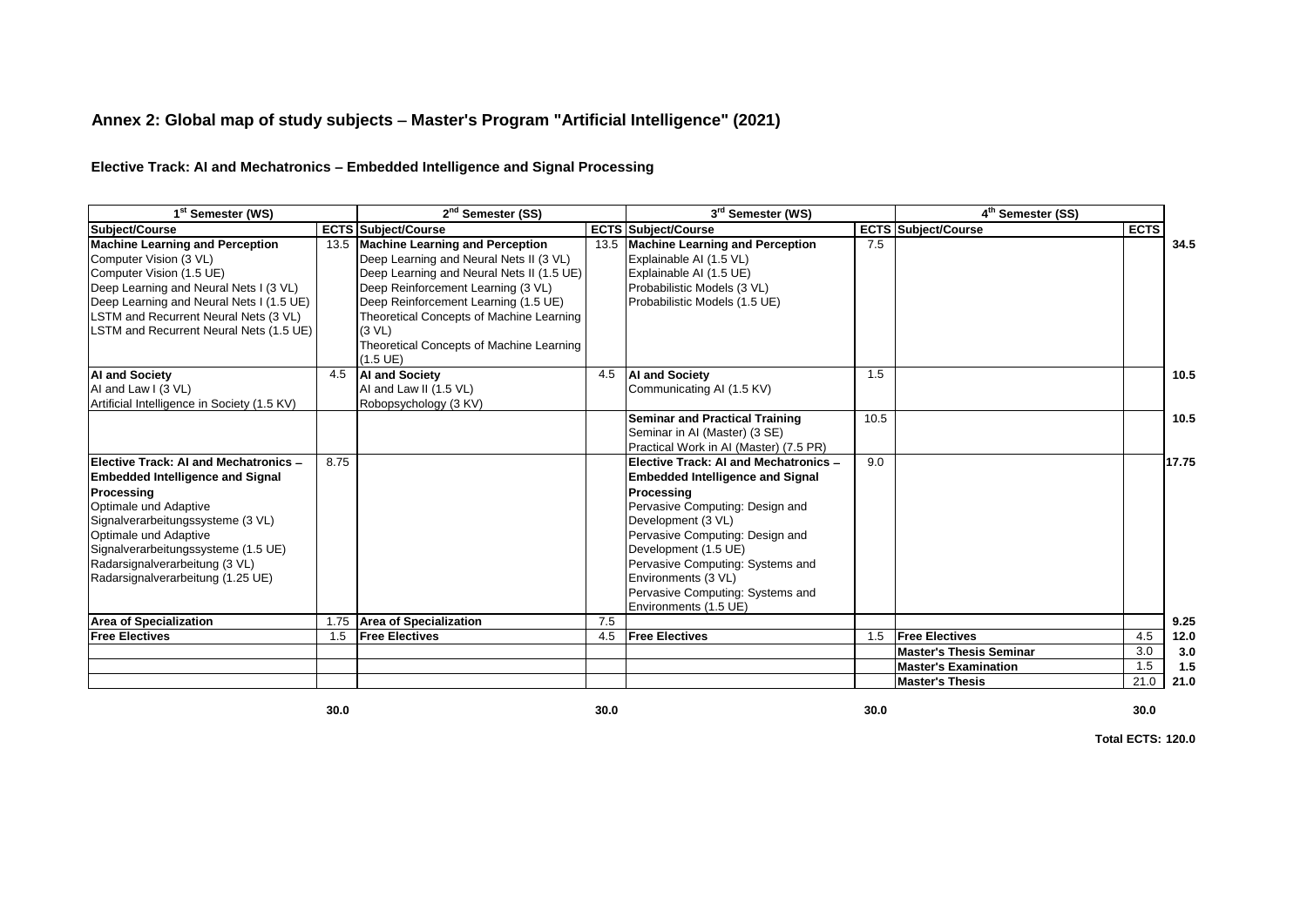#### **Annex 3: Global map of study subjects** - **Master's Program "Artificial Intelligence" (2021)**

#### **Elective Track: Reasoning and Knowledge Representation**

| 1 <sup>st</sup> Semester (WS)                                                                                                                                                                                                                                          |      | 2 <sup>nd</sup> Semester (SS)                                                                                                                                                                                                                                                                                                                  |      |                                                                                                                                                              | 3rd Semester (WS) |                                                 |             |      |
|------------------------------------------------------------------------------------------------------------------------------------------------------------------------------------------------------------------------------------------------------------------------|------|------------------------------------------------------------------------------------------------------------------------------------------------------------------------------------------------------------------------------------------------------------------------------------------------------------------------------------------------|------|--------------------------------------------------------------------------------------------------------------------------------------------------------------|-------------------|-------------------------------------------------|-------------|------|
| Subject/Course                                                                                                                                                                                                                                                         |      | <b>ECTS Subject/Course</b>                                                                                                                                                                                                                                                                                                                     |      | <b>ECTS Subject/Course</b>                                                                                                                                   | <b>ECTS</b>       | 4 <sup>th</sup> Semester (SS)<br>Subiect/Course | <b>ECTS</b> |      |
| <b>Machine Learning and Perception</b><br>Computer Vision (3 VL)<br>Computer Vision (1.5 UE)<br>Deep Learning and Neural Nets I (3 VL)<br>Deep Learning and Neural Nets I (1.5 UE)<br>LSTM and Recurrent Neural Nets (3 VL)<br>LSTM and Recurrent Neural Nets (1.5 UE) | 13.5 | <b>Machine Learning and Perception</b><br>Deep Learning and Neural Nets II (3 VL)<br>Deep Learning and Neural Nets II (1.5 UE)<br>Deep Reinforcement Learning (3 VL)<br>Deep Reinforcement Learning (1.5 UE)<br>Theoretical Concepts of Machine Learning<br>(3 <b>VL</b> )<br>Theoretical Concepts of Machine Learning<br>$(1.5 \, \text{UE})$ | 13.5 | <b>Machine Learning and Perception</b><br>Explainable AI (1.5 VL)<br>Explainable AI (1.5 UE)<br>Probabilistic Models (3 VL)<br>Probabilistic Models (1.5 UE) | 7.5               |                                                 |             | 34.5 |
| <b>AI and Society</b><br>AI and Law I (3 VL)<br>Artificial Intelligence in Society (1.5 KV)                                                                                                                                                                            | 4.5  | <b>AI and Society</b><br>AI and Law II (1.5 VL)<br>Robopsychology (3 KV)                                                                                                                                                                                                                                                                       | 4.5  | <b>AI and Society</b><br>Communicating AI (1.5 KV)                                                                                                           | 1.5               |                                                 |             | 10.5 |
|                                                                                                                                                                                                                                                                        |      |                                                                                                                                                                                                                                                                                                                                                |      | <b>Seminar and Practical Training</b><br>Seminar in AI (Master) (3 SE)<br>Practical Work in AI (Master) (7.5 PR)                                             | 10.5              |                                                 |             | 10.5 |
| <b>Elective Track: Reasoning and</b><br><b>Knowledge Representation</b><br>Model Checking (3 VL)<br>Model Checking (1.5 UE)<br>Planning and Reasoning in Artificial<br>Intelligence (3 VL)<br>Planning and Reasoning in Artificial<br>Intelligence (1.5 UE)            | 9.0  | <b>Elective Track: Reasoning and</b><br><b>Knowledge Representation</b><br>Knowledge Representation and Learning<br>(3 <b>VL</b> )<br>Knowledge Representation and Learning<br>$(1.5 \, \text{UE})$                                                                                                                                            | 4.5  | <b>Elective Track: Reasoning and</b><br><b>Knowledge Representation</b><br>Automated Reasoning (3 VL)<br>Automated Reasoning (1.5 UE)                        | 4.5               |                                                 |             | 18.0 |
| <b>Area of Specialization</b>                                                                                                                                                                                                                                          | 1.5  | <b>Area of Specialization</b>                                                                                                                                                                                                                                                                                                                  | 4.5  | <b>Area of Specialization</b>                                                                                                                                | 3.0               |                                                 |             | 9.0  |
| <b>Free Electives</b>                                                                                                                                                                                                                                                  | 1.5  | <b>Free Electives</b>                                                                                                                                                                                                                                                                                                                          | 3.0  | <b>Free Electives</b>                                                                                                                                        | 3.0               | <b>Free Electives</b>                           | 4.5         | 12.0 |
|                                                                                                                                                                                                                                                                        |      |                                                                                                                                                                                                                                                                                                                                                |      |                                                                                                                                                              |                   | <b>Master's Thesis Seminar</b>                  | 3.0         | 3.0  |
|                                                                                                                                                                                                                                                                        |      |                                                                                                                                                                                                                                                                                                                                                |      |                                                                                                                                                              |                   | <b>Master's Examination</b>                     | 1.5         | 1.5  |
|                                                                                                                                                                                                                                                                        |      |                                                                                                                                                                                                                                                                                                                                                |      |                                                                                                                                                              |                   | <b>Master's Thesis</b>                          | 21.0        | 21.0 |

**30.0**

**0 30.0 30.0 30.0 30.0 30.0 30.0 30.0**